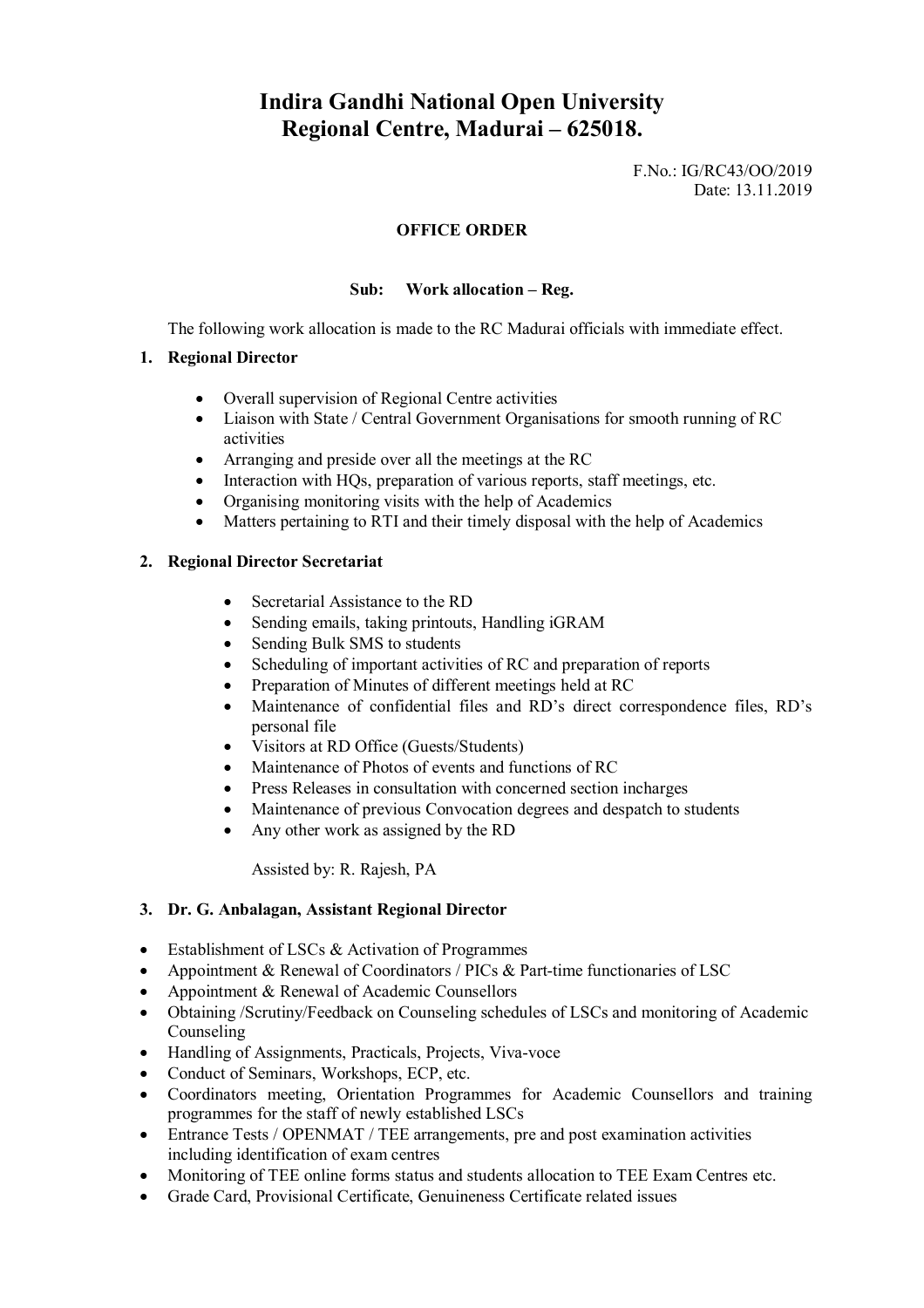- Convocation related matters
- Village Adoption Scheme, Unnat Bharat Abhiyan & other Government projects (for this he can take the help of other officials of RC with the approval of RD)
- Promotional activity including utilization of MeLT Van
- Student queries of all the above
- Gyan Vani (Academic related work)
- Any other work assigned by RD as and when required

Assisted by : One D/W Assistant

### **Sh. S. Anandan, Assistant Director (Software)**

- Data entry of fresh, RR forms
- Consolidation and transmission of admission data to HO/LSCs on admission, label printing, etc.
- Change of course, address, region, study centre, correction in name etc. for all programmes, change of medium, issue of migration certificate
- Consolidation and sending scholar list to LSCs for all programmes
- Consolidation and sending assignment data to HQ
- Maintenance of student database
- Uploading the approved academic counseling schedules in RC website in PDF format
- Providing sessionwise student labels for distribution of SLMs
- RC Madurai Website updation from time to time
- Academic Counsellor database management (with the help of D/W Assistant attached to ARD (A), specifically for this purpose only)
- Pending assignment/workshop award transmission
- Transmission of award of all practical and project oriented courses
- Computer maintenance of RC, Twitter Account of RC
- Technical support to all staff in maintaining computer work
- Any other work assigned by the RD

Sh. S. Ananadan, AD (S) will report to Dr. G. Anbalagan, ARD

# **Sh. R. Parthiban, Section Officer**

# **Unit-1 Finance :**

- Preparation of Budget Estimate / Revised Estimate and seeking quarterly grants from HOs
- Salary disbursement for regular staff and LSC functionaries
- Processing and payment of personal claims (staff), RC bills, LSC claims
- Monthly, Quarterly, Half-yearly and Annual accounts
- Maintenance of Ledgers, Expenditure Control Registers of RCs
- Maintenance of Cash Books Plan, Non-Plan, Fee  $A/c$
- Bank Reconciliation statements, Reconciliation of Sale of Forms
- Correspondence with bank, liaison with bank
- Procurement of items consumable and non consumable, Maintenance of stock RC, Gyan Vani and LSC
- Maintenance of records, files and registers related to store
- Receipt and accounting of fee and sale of forms, other receipts and their remittances to HQs
- Student Handbook and Prospectus (of all programmes) ie., Receipt, Distribution, Sales, Reconciliation, remittances, etc)
- Periodical preparation and submission of other reports on finance and stores
- Tax relates issues assessment, recovery, remittance to relevant authorities
- Preparation and filing of TDS quarterly returns, PT returns and issue of Form-16 & Form-16A to deductees
- All matters concerning of Internal Audit, External Audit and liaison with audit.
- RC imprest